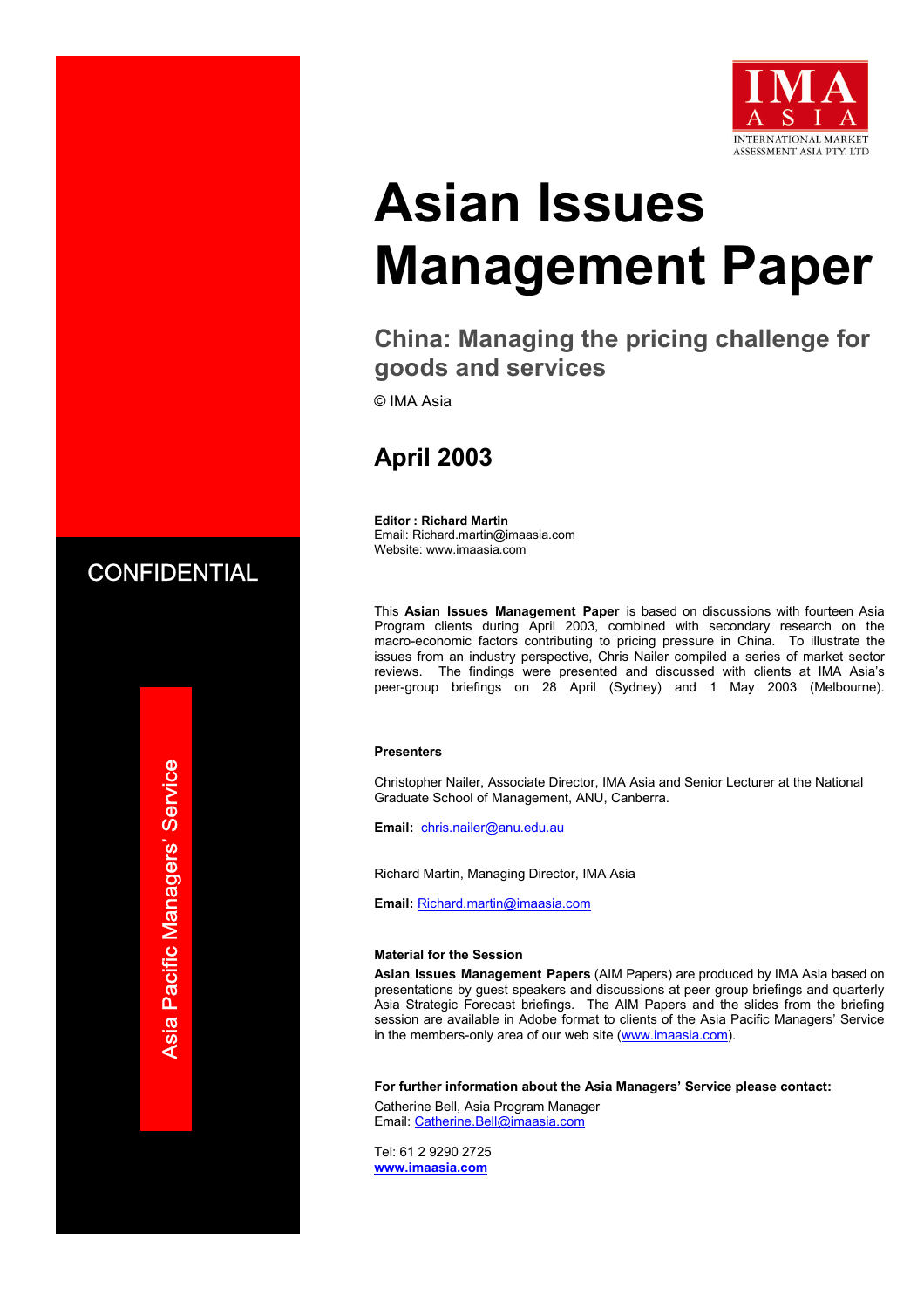

| <b>OUTLINE</b>                                                                                              | The sections of this paper are:<br>Summary<br>Our clients' experiences<br>$\bullet$<br>The macro-economic picture<br>$\bullet$<br>Five industry studies<br>$\bullet$<br>A framework for planning price and cost strategy<br>China pricing checklist<br>$\bullet$                                                                                                                                                                                                                                                                                                                                                                                                                                                                                                                                                                                                                                                                                                                                                                                                                                                                                     |
|-------------------------------------------------------------------------------------------------------------|------------------------------------------------------------------------------------------------------------------------------------------------------------------------------------------------------------------------------------------------------------------------------------------------------------------------------------------------------------------------------------------------------------------------------------------------------------------------------------------------------------------------------------------------------------------------------------------------------------------------------------------------------------------------------------------------------------------------------------------------------------------------------------------------------------------------------------------------------------------------------------------------------------------------------------------------------------------------------------------------------------------------------------------------------------------------------------------------------------------------------------------------------|
| <b>SUMMARY</b><br>The China price<br>is becoming the<br>global price<br>and China<br>cost structures<br>win | <b>Richard Martin:</b> Can foreign firms successfully meet China's pricing challenge?<br>A majority of the firms with which we discussed this believe it is possible, but it<br>often requires a complete rethink of their original China strategy, if not key<br>elements of the parent company's strategy. In fact, for several of the firms, the<br>solutions to China's pricing challenge are becoming the de facto solutions for the<br>parent company's global pricing challenge. As a result, firms manufacturing and<br>selling in China's domestic market are starting to adopt some of the cost and<br>pricing strategies of the low cost exporters who use China as an export-<br>manufacturing base. The bottom line for both groups is that the China cost<br>structure has to be the lowest production cost structure that they have anywhere<br>in the world. Moreover, for firms following this path, the China cost structure has<br>to move as close as possible to that of China's emerging local competitors. In this<br>process of driving China costs and prices down, the China price is becoming the<br>global market price. |
| <b>Niche strategies</b><br>can work in<br>premium<br>segments<br>$\ldots$ for the<br>moment                 | Niche strategies do enable a degree of premium pricing at present. Almost half of<br>the firms that we spoke to have avoided cutthroat pricing by targeting - and<br>sometimes creating - niches where customers are willing to pay premium prices.<br>Many of these customers have tended to be other MNCs seeking high quality<br>plant, equipment or materials, although some of the biggest buyers are now local<br>firms. Premium pricing has also worked on consumer goods, from Honda's small<br>volume of imported Accords in 2000 and 2001 (not to mention the Bentleys and<br>Ferraris in China that now outsell both HK and Japan) to clothing and foods.<br>However, there is a concern about the sustainability of some of these niches<br>against competition from mass-market players who will eventually launch more<br>sophisticated products. The solutions to this challenge include a constant focus<br>on product development (including some original R&D), and, for some<br>manufacturers, a much greater focus on the service component of their value<br>proposition. Branding and advertising also play a role.            |
| <b>MNCs must</b><br>leverage their<br>global skills to<br>set China prices                                  | One minor theme of the interviews and review discussions was particularly<br>striking. This is that some MNCs operating in China do not appear to be fully<br>leveraging the skills that should be mobilised by a sophisticated international or<br>global firm in setting prices. Some MNCs maintain highly regionalised global<br>production with tied markets, internal prices that create artificial barriers, and<br>minimal sourcing flexibility. Others fail to draw on their product and process<br>development skills to rapidly tailor products and processes for the China market.<br>Firms that do best in this regard tend to recast the China pricing challenge as a<br>pricing challenge for the global business and thereby open up an array of tactical<br>responses that can give them an edge over the highly competitive local firms<br>emerging in China.                                                                                                                                                                                                                                                                       |

# **China's pricing challenge – our clients' experience**

 **Richard Martin:** In fourteen interviews (eight US firms, four European firms, two Australian firms; ten manufacturers and four service firms) we found only one example of a firm that had managed a price increase in the last four years. That increase was based on a rise in the price of steel in global markets. In all other cases companies have been evolving strategies to hold prices steady by increasing the value delivered to customers and constantly launching new products or by cutting costs as fast as prices fall. How successful were these strategies? At best, some of the clients we spoke with would say they were sufficiently successful but their implementation required significant changes in product and operating strategies. For other clients there is concern over steadily diminishing margins prompting concern over both strategic positioning and commitment to the market.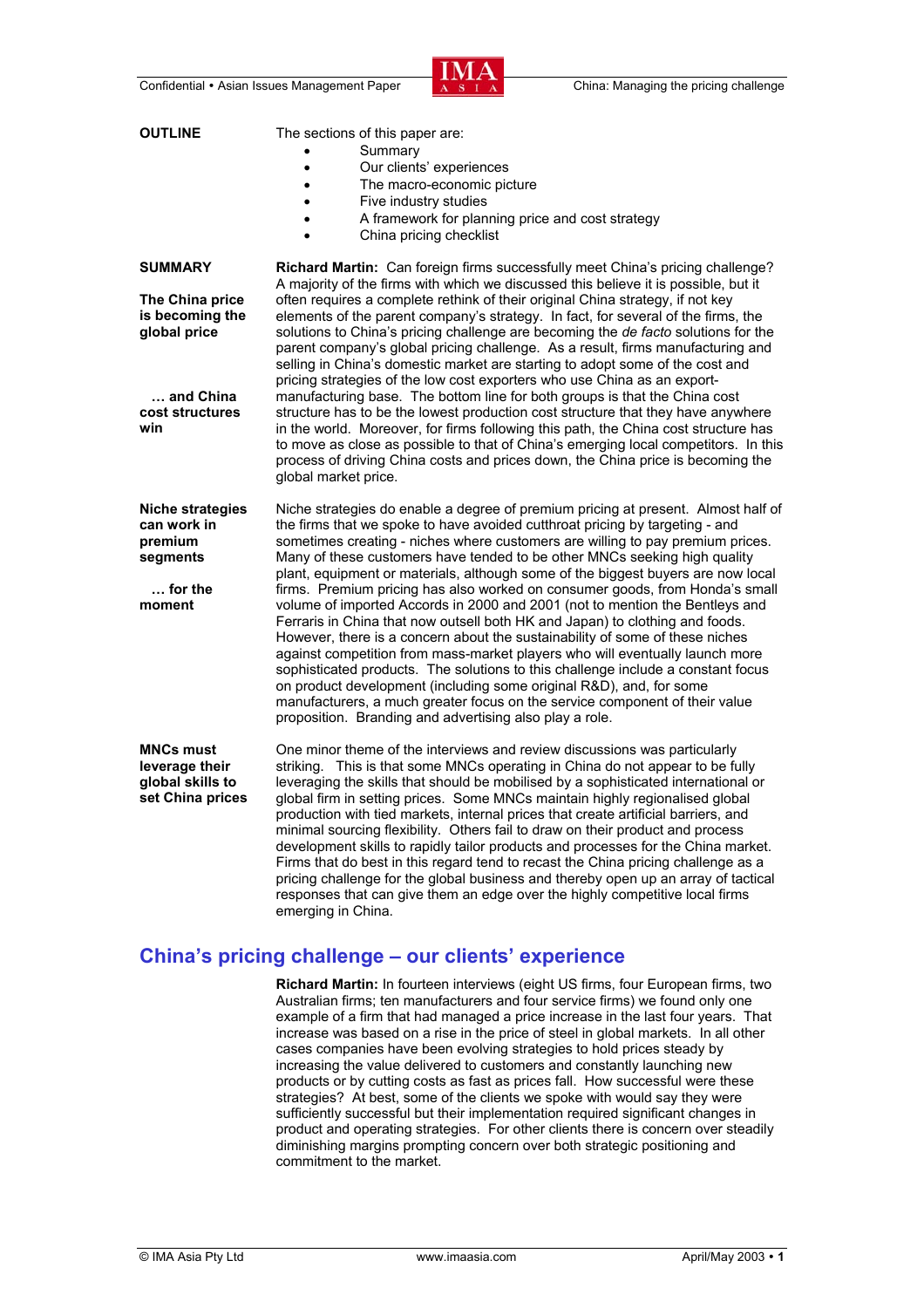Confidential • Asian Issues Management Paper China: Managing the pricing challenge



Comments from several of these interviews are set out below to give a flavour of the challenge and the strategies being adopted by firms:

## **FMCG LEADER**

 **… leading to constant product and productivity improvements** 

**Incessant copycats** 

## *"Every time we launch a new product with a good margin a copycat will quickly produce a similar product and grab market share with lower prices."*

Their strategy for dealing with this has four main components:

- Regulatory controls / IP protection. However, they have found that efforts to protect intellectual property achieve little.
- Advertising for brand awareness and consumer education.
- Constant productivity improvements to enable a lower price.
- Constant R&D to release new products.

As a result, they have usually managed to win back market share at lower prices and thinner margins.

#### *"We sell IT equipment to the premium or "solutions" market and try to avoid competition in the low-priced "transactions" market. However, copycats quickly emerge with identical goods to ours and supply to our resellers who then demand lower prices for our genuine products."*

Their strategy for dealing with this includes three steps:

- Constant efforts to enforce some form of IP protection.
- Constant R&D to produce a new stream of products. This is more effective as they can get a three to six month lead over the copycats.
- They have changed their business model with the aim of getting much closer to customers with novel solutions. This is a step that the copycats find hard to replicate.

As a result, they have achieved good sales growth.

**EQUIPMENT SUPPLIER TO F&B, MEDICAL & INDUSTRIAL MARKETS**

 **… confronting a PRC entrepreneur** 

**running a privatised SOE** 

*"We face an apparently very wealthy PRC entrepreneur who has bought the main SOE in our field and now produces an adequate product at half our price. His son, educated in Germany, has launched European sales and is winning market share in Europe."* 

Their strategy for dealing with this is still evolving, but includes the following:

- Initially, they attempted to rely on their parent's global supply contracts (& pricing) for sales to the China subsidiaries of their major Western customers. Unfortunately, the managers at the China subsidiaries themselves under extreme pricing pressure - often ignore global supply contracts.
- They are now looking at a range of local sourcing and production opportunities to cut costs. They may even consider sourcing from their new PRC competitor.
- They are also exploring niches where they can deliver a higher valueadded service proposition.

They continue to have good sales in China but are still at the early stage of confronting this challenge.

**ENGINEERING FIRM**

**Started buying from the new China factories of their Western suppliers** 

*"Our market is almost wholly Western MNCs requiring high quality facilities. One PRC firm has emerged as a minor competitor for this segment offering lower prices. Downward pressure on prices is coming more from MNC customers who need to cut their capital costs."* 

Our client's strategy for dealing with price pressure has two steps:

- They are lowering their building costs while maintaining quality by sourcing from MNC suppliers who have moved to local production in China. For example, they can now obtain high quality doors from a German firm that has just set up a local factory. This is a significant cost saving over the imported materials they used to rely on.
- They maintain a highly flexible cost base, increasing engineering staff only when required by specific projects.

With the boom in foreign direct investment in China over the last five years, this client has had good sales and profit growth.

 **… getting closer to the customer with** 

**novel solutions** 

**IT EQUIPMENT SUPPLIER**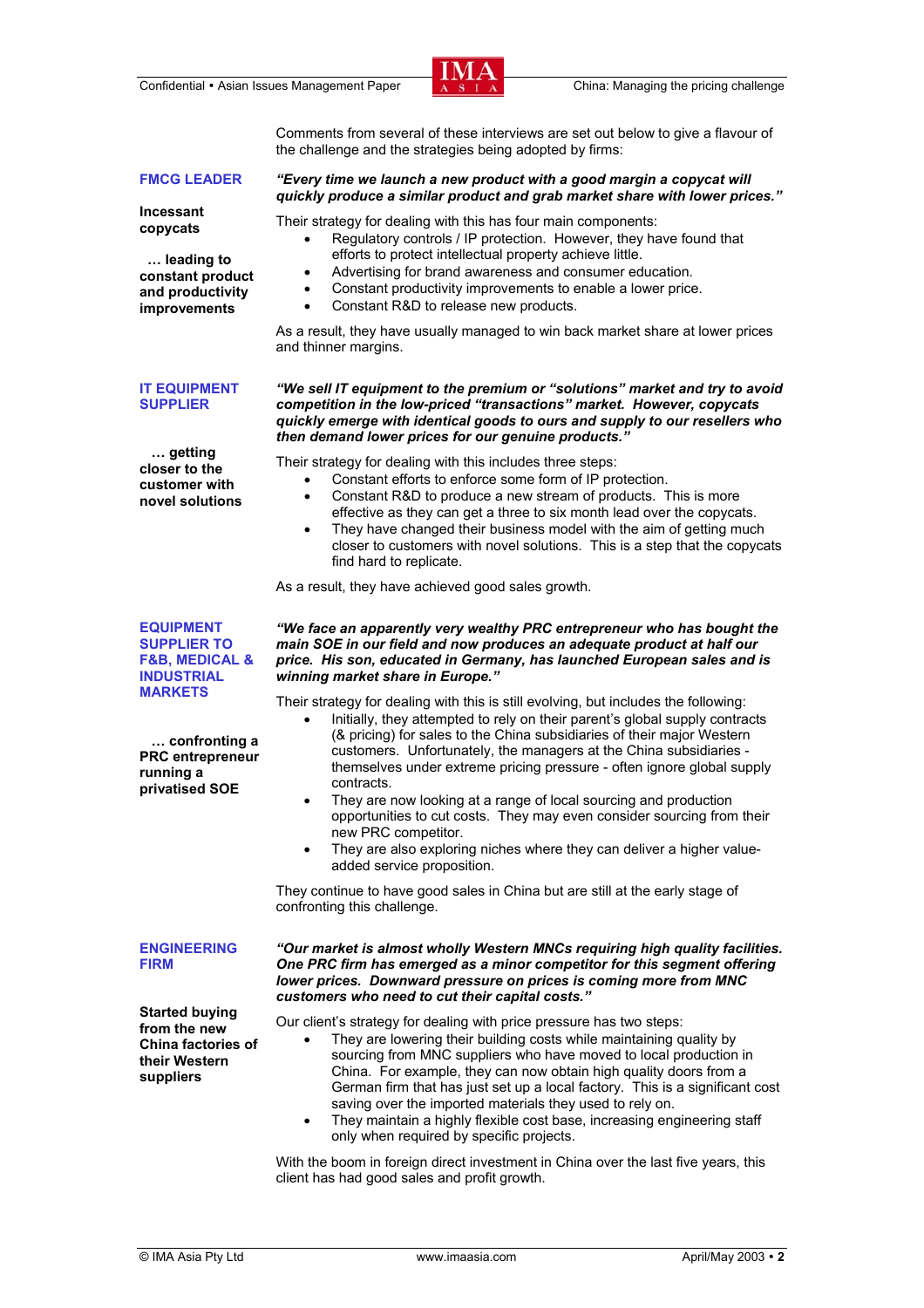Confidential • Asian Issues Management Paper China: Managing the pricing challenge



**MATERIALS SUPPLIER TO FMCG FIRMS**

 **… working with FMCG customers on differentiation of premium and mass products** 

*"We supply premium products to P&G, J&J, etc in China. They are now moving from their strong position in the premium sector of the FMCG market into the volume market and are demanding much lower prices from us. There is the risk that they will simply cannibalise the premium segment as they do this."* 

Our client's strategy for dealing with the price pressure involves:

- Convincing their FMCG customers that they can deliver at a lower price based on older technology, provided the FMCG customer differentiates their volume brands from their premium brands in terms of features and quality. This takes a lot of education of staff and managers on both sides of the transaction.
- They also sell to the top PRC firms and note that they have great management without a Western MNC cost structure

So far this client has maintained strong growth with good margins.

## **The macro-economic picture**

**China's role in global deflation Richard Martin:** Downward pressure on prices - including the risk of deflation has become a global phenomenon over the last few years. China is an important subset of this problem because of the global impact of its massive export industries and also because of its own unique pricing challenges that reflect China's gradual transition from a command to a market economy.

**The pricing challenge is changing, not reducing** 

China's pricing challenge is changing – but not necessarily declining – as this transition takes place. The pricing challenge that foreign firms face in China can be thought of as moving through three overlaying phases:

- **Command economy phase**  during which the government dictated prices with little concern over production costs or demand levels. This phase is largely over, although some elements are still apparent in certain industries dominated by traditional SOEs.
- **Transition phase** during which prices are affected by tariff cuts under the WTO, the privatisation of SOEs, and generally greater use of market signals in price setting. Two critical characteristics of this phase are: attempts to impose a domestic cost of capital (i.e. fix the banks), and a cost of technology (i.e. protect intellectual property), both pillars of a fullblown market economy. This phase started within the last five years and dominates in most industries. Elements of this phase are likely to be prominent for another five years at least, if not ten years in specific sectors.
- **Market phase** during which prices are set by the intersection of demand and supply and firms that cannot reach that price point depart the market. Discussions with clients suggest that elements of this phase have been emerging in China over the last two years and in some segments it is rapidly becoming the most important arena for pricing competition.

**The price challenge may only ease**  The government has attempted to end deflation by boosting demand, both its own through a massive investment program and that of households via higher public sector salaries, bigger pensions, and longer holidays to encourage shopping. The investment side has been particularly strong, with some analysts now warning of the dangers of over investment (similar to the Asean markets prior to the 1997 crash). By contrast, household demand growth has been modest at best in urban areas and non-existent in rural areas.

 **… when capital is priced correctly by both foreign and local**  Relatively little has been done to address the supply side problems, largely because of concern about triggering higher unemployment if factories cut production or are closed. However, one supply side aspect of the pricing challenge may ameliorate when players – both foreign and local – decide they want an adequate return on capital. For the PRC firms this may occur when bank reform stops PRC banks handing our essentially free capital to well-connected PRC players. For foreign firms it will occur when companies require the same return on capital from China that is required in other markets.

**firms**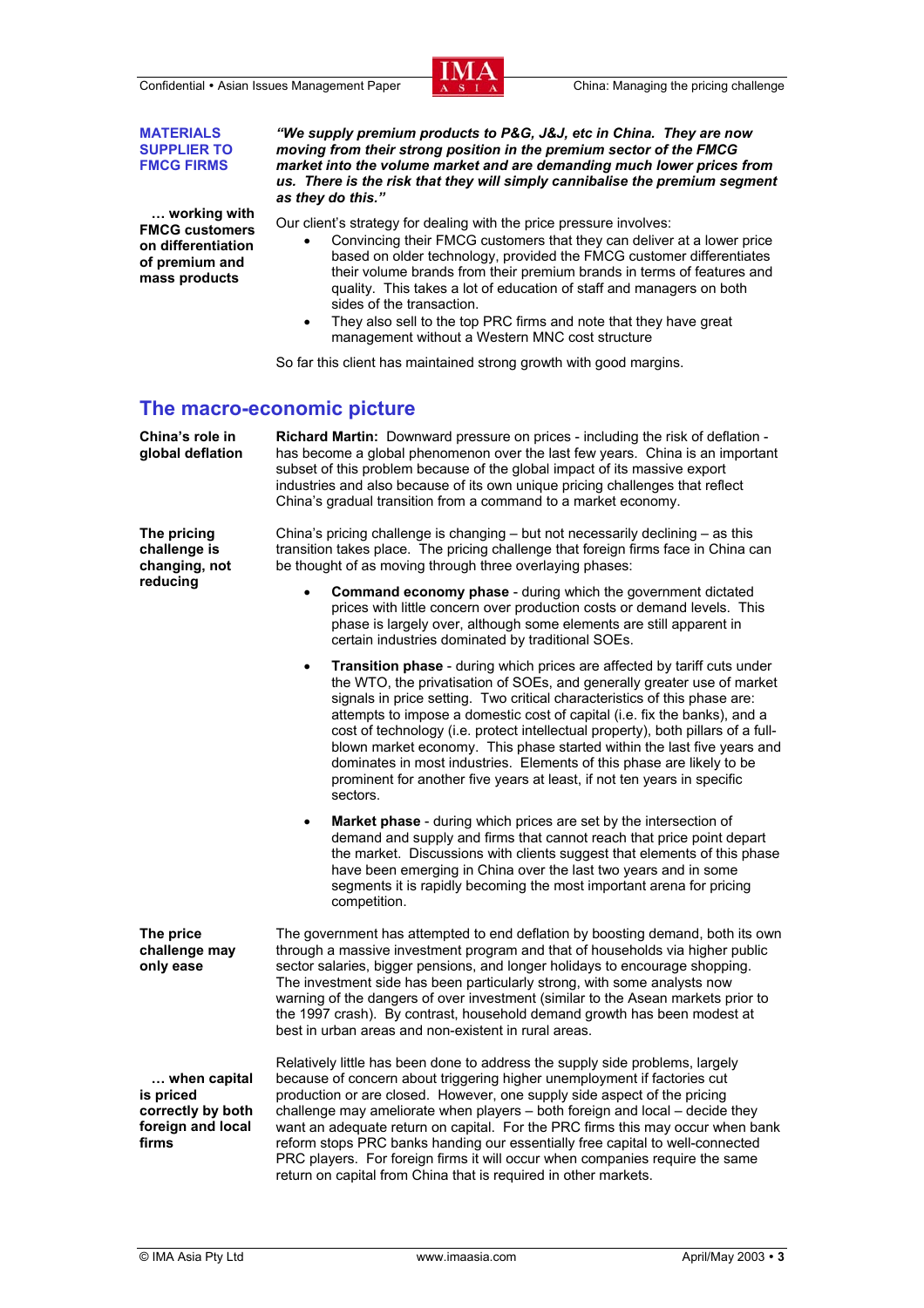

#### **Deflation in China**  Source: AMAP by IMA Asia



#### **Lower tariffs have cut import prices**





**How low are China prices?** 

 **… the scope for higher China prices is small and narrowing** 

 **… growing comparability with SE Asia prices**  With all this price-cutting, how low are China prices compared to elsewhere?

**Higher China prices.** There are some instances where prices of some products in China have been significantly higher than elsewhere in the world. In 2000, Honda's imported Accord was selling for around US\$32,000 against US\$20,000 for the same model in the US, reflecting China's high car tariffs at that time and better margins for Honda (\$3,000 in China versus \$1,000 in the US according to McKinsey). However, car firms are now slashing their prices in China as tariffs come down. The number of products with significantly higher China prices must be small and falling.

**Comparable China prices.** A number of firms we interviewed indicated that prices in China were comparable with those in Southeast Asia. This could apply to a significant range of goods, as region-wide tariff reductions reduce the potential for country price differences. This works both ways for China, as one interviewee noted in the case of premium bottled beers where China's tariff cuts raises the prospect of parallel imports competing against higher priced locally bottled beers of the same brand.

**Falling inflation** - China's annual inflation rate, as measured by its consumer price index, peaked at close to 25% in 1994 before rapidly falling to -0.8% in 1998; since then China has had marginal inflation (around 0.5% pa) for only two years, 2000 and 2001. With the onset of SARS, China is unlikely to return to positive price movements until 2004 at the earliest. .<br>This rapid transition is a result of two factors:

**1. An anti-inflation policy.** In 1993, the government adopted an explicit anti-inflation policy to stabiles an overheated economy.

**2. Production exceeds demand.** Production has surged in China over the last six years as FDI has poured in (often based on inaccurate demand assumptions) and restructured SOEs and privatised firms have lifted production to meet foreign competition. Meanwhile, demand growth has been modest in most areas.

**WTO accession -** China entered the WTO in December 2001. In order to meet WTO entry requirements, China had embarked on a major program to reduce tariff rates and remove tariff barriers several years prior to accession. Following entry, further major cuts were implemented in January 2002 and in January 2003. As a result, the price for many imported products have fallen dramatically over the last three years and are set to continue declining over the next two years under WTO commitments.

**Cutting salary costs MNCs cut their local costs - Foreign firms in China** have also been able to trim their local cost structures over the last five years. One major step has been to reduce the labour cost by moving away from expatriates to locally hired staff. Some companies have also reduced the number of functions carried out in China by allocating some management and support roles for the China operation to staff on the pay roll of other operations (typically HK and Singapore). Office rentals have also been falling in Beijing, Shanghai and Guangzhou since the mid 1990s as a result of a spate of office construction. This has enabled firms to negotiate lower rents.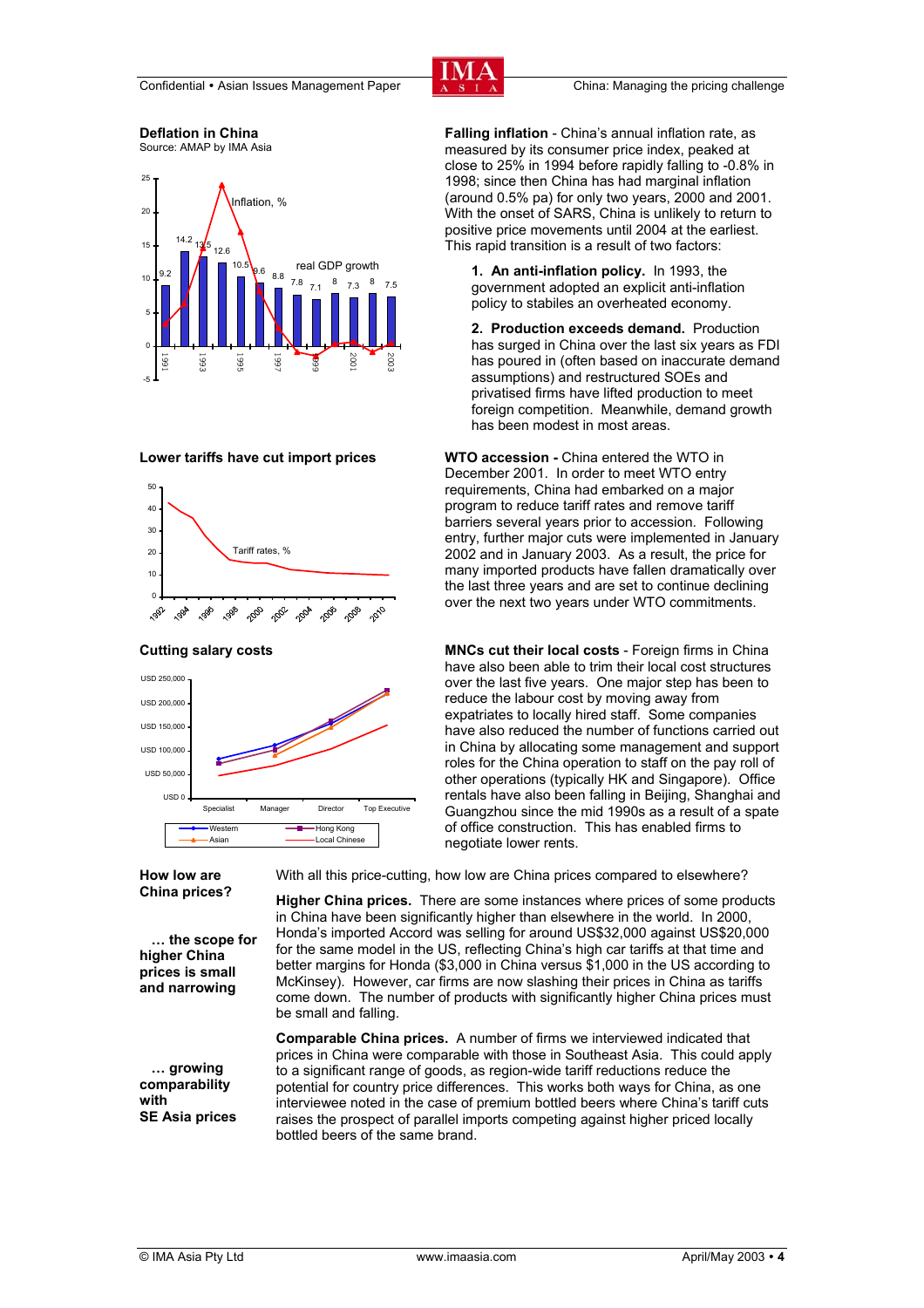

 **… sacrificing margins to create demand volume and win market share** 

**Lower China prices.** As a rough guide to China's very low pricing on some goods we have turned to *The Economist* magazine's light hearted Big Mac index. The index is actually the local price of a MacDonald's Big Mac hamburger converted at current exchange rates into US dollars and one of its main uses is assessing whether currencies are under or overvalued (it is surprisingly accurate at this). In January this year a Big Mac in China cost US\$1.20, less than half of the US price of US\$2.65 and also considerably less than Australia's US\$1.76 (the lowest price for a developed country). The only country with a lower price in the January survey of 42 countries is Argentina, who, in addition to having low cost beef, had just suffered a currency collapse. Why is the big Mac so cheap in China, as we can assume that materials costs are much higher (including import duties on some components) and economies of scale are much lower? Lower labour costs would be one factor but we can also assume that pricing decisions around creating demand volume and winning market share – both at the expense of profit margin – are at work.

# **China pricing – industry studies**

 **Chris Nailer:** I will review five brief industry studies – PCs, automobiles, mobiles phones, digital cameras, and microwave ovens – before drawing some conclusions about the patterns. The studies have been compiled from news reports and journal articles (see the footnotes on the slides at the back of these notes). What is striking is that although foreign firms established all these markets (with the exception of cars) in the last five to twenty years, they are fighting today to hold their position in these markets.

#### **PCs**

**Chinese firms now control 80% of the market**

China in now one of the world's top three PC markets, with close to 11 million in annual unit sales in 2002, up over 100% in volume in just three years. Yet the foreign firms who dominate this industry elsewhere in the world have been pushed back to a 20% market share with three tiers now apparent in the market:

**Global:** IBM, Dell, HP-Compaq, Toshiba (12-13% share, declining)

**Taiwan:** Acer, ASUS, Compower (7-8% share, stable)

 **Local:** Legend (37%), Founder (8.3%), Tongfang, Haier, TCL, Qixi, Hengshan, Boan, others (80% share, growing)

Three developments stand out in the competition over the last year:

 **… and are entering the premium segment while driving prices down** 

- **Escalating premium sector competition** Legend is now challenging IBM and HP in servers and laptops.
- **Extreme price competition** Legend is driving the laptop price down to US\$850.
- **PRC competitors go global** Legend and white goods maker Haier are now producing in the US.

#### **AUTOMOBILES**

China would now be in the top eight world car markets and is the fastest growing market:

| The battle has |              | 2001 sales | % change over 2000 |
|----------------|--------------|------------|--------------------|
| started        | Cars         | 756.610    | $21.1\%$           |
|                | Trucks       | 818.430    | 5.6%               |
|                | <b>Buses</b> | 788.620    | 14.5%              |
|                |              |            |                    |

 **… with 20% price cuts as tariffs drop**  At present the market is highly fragmented, with over 100 makers and 3000 component suppliers. There is little economy of scale and locally produced cars cost more than imports. With the WTO slashing tariffs from 2002, a wave of price-cutting has started, led by Tianjin Auto, which cut prices 20% but was quickly followed by the local producers and importers.

 **… and massive new foreign investment**  Foreign cars makers see China as a key geography in the global market and are ramping up investment, production, imports and marketing. Yet the question remains as to whether they can capture (or hold onto in Shanghai VW's case) the volume market. Many locally made foreign models are priced above Rmb200,000 (US\$24,000) in the top 10% of the market. Imports, which have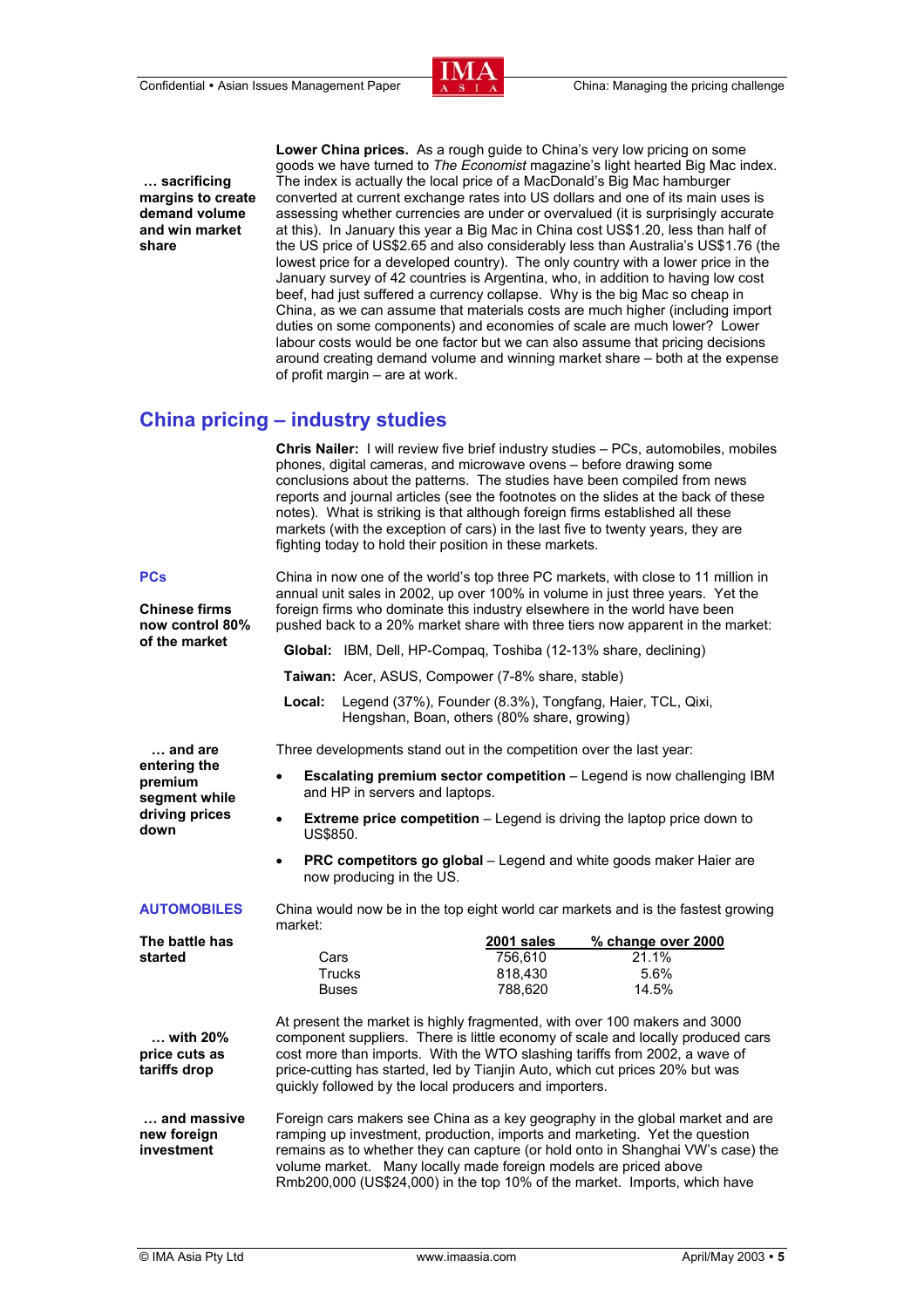Confidential • Asian Issues Management Paper China: Managing the pricing challenge



dominated the over Rmb300,000 segment will now move down into the Rmb200,000 to Rmb300,000 segment. By contrast, the strongest growth is expected in the Rmb100,000 to 200,000 range.

 **… but who will win the mass market?**  To an extent the government may be limiting the ability of foreign car markers to target the low priced mass market, unless they pair up with local firms as Toyota is doing with Tianjin Auto. It is also apparent that local firms are getting ready to quickly add features to their cars that are normally reserved for the premium segment. A joint venture between Haier and Sanyo has already started work in China on a car navigation system.

**MOBILE PHONES A giant market with little room left for foreign**  China is the world's largest mobile phone market with some 65mn phone sales expected in 2003. It can also claim to be the most competitive on price and the trends in China are determining pricing and product strategies in the global market. The market has a three tier structure similar to the PC market, although

in this case the Korean firms, rather than the Taiwanese, hold the middle section:

 **Global:** Motorola, Nokia, Siemens, Ericsson, Panasonic

**Taiwan:** Samsung, LG, Telson, Sewon, Pantech

 **Local:** 37 domestic producers: Ningbo Bird (10m in '02), TCL (6m) Konka (1.6m)

 **… as prices tumble and overcapacity looms** 

 **… forcing foreign firms to reposition** 

**firms** 

Around 70% of subscribers use mid to low-end phones priced below Rmb2,500 (US\$302). Ningbo Bird cut its price by Rmb1,000 in April and Konka plans to cut prices to regain market share. With new sales slowing, the industry faces overcapacity, which should force out some local and foreign players.

Foreign mobile firms have adopted a number of strategies to stay in the market:

- **Globalising China operations** the foreign firms are making China the primary site for their global production.
- **New technology** foreign firms are moving in R&D and fighting over China's TD-SCDMA standard for 3G
- **Exit the phone business.** At IMA Asia's *Strategy Roundtable* last November in Singapore, Motorola outlined its strategy for dominating the supply of chips to all mobile phone makers while exiting the phone market itself (the notes from this session are available from the members-only page of IMA Asia's web site, www.imaasia.com).

| <b>DIGITAL</b><br><b>CAMERAS</b><br><b>Local offerings</b><br>will drive market<br>growth | This market was only created in China in 1999 and the volumes are still very<br>small (under 200,000 units in 2002). Yet in the last month (April) it has become<br>clear that the Japanese firms that launched the market will lose it to the Chinese<br>firms who will drive volume growth with low prices.                                                                                                                                           |  |
|-------------------------------------------------------------------------------------------|---------------------------------------------------------------------------------------------------------------------------------------------------------------------------------------------------------------------------------------------------------------------------------------------------------------------------------------------------------------------------------------------------------------------------------------------------------|--|
|                                                                                           | 1999 – Japanese imports start. Volume 40,000<br>$2002 - Volume$ jumps to around 185,000                                                                                                                                                                                                                                                                                                                                                                 |  |
|                                                                                           | 2003 – Price war breaks out led by Chinese firms:<br>January - Sony pricing at US\$1,100 (DSC-F717)<br>April - Legend launches at US\$130<br>April – Sony cuts price to US\$800<br>April – Founder brand launches under US\$100                                                                                                                                                                                                                         |  |
| based on<br>extreme<br>simplicity and<br><b>POS support for</b><br>first time buyers      | The digital cameras made by Legend and Founder are extremely basic with<br>minimal features compared to the Sony. Yet this is exactly why they will do well.<br>China is still very much a first time buyers market where the average consumer is<br>unlikely to have ever owned a car, a PC, a mobile phone, and certainly not a<br>digital camera. The key in these sales is simplicity of operation and a higher<br>degree of point of sale support. |  |
| while the<br>Japanese now                                                                 | The challenge for Sony will be managing the speed with which Legend and<br>Founder upgrade the technology and features on their cameras and the speed                                                                                                                                                                                                                                                                                                   |  |

The challenge for Sony will be managing the speed with which Legend and Founder upgrade the technology and features on their cameras and the speed with which they move into international markets. Within the next 12 months we can expect them to dramatically lower the global price.

**face a new global competitor**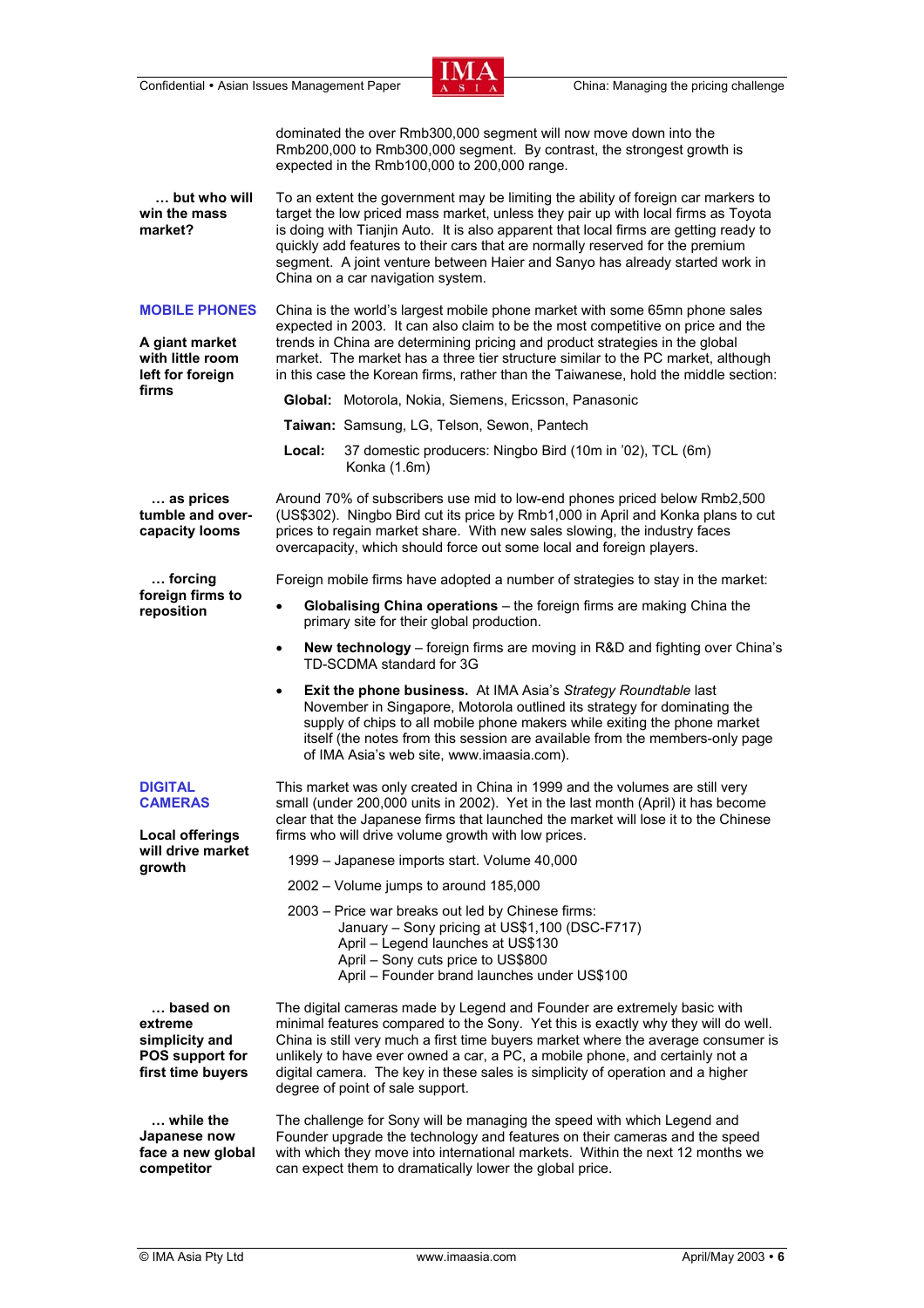Confidential • Asian Issues Management Paper  $\overline{X}$   $\overline{S}$   $\overline{A}$  China: Managing the pricing challenge



#### **MICROWAVE OVENS**

**Matsushita stages a comeback by localising** 

In the first four industry examples we've mostly examined the impact of the first wave of local competition based on price cutting in the mass market. Foreign firms can, in some situations, respond to this as this final case study indicates.

**1999:** Matsushita established production for both exports to the US and the local market in Shanghai. But market share in China steadily declined.

**1999:** Matsushita realised that its failure in China would lead to its failure in the global market as its cheapest local brand was US\$70 versus US\$36 for Guangdong Galanz.

**2000:** Matsushita launched an aggressive localisation strategy to cut its costs and prices, involving:

- Local materials and components sourcing
- Local designs better suited to local needs and production
- A new US\$48 price level as a premium product

**2002:** China unit sales (430,000) are now 2.5 times higher than 1999 while exports have grown to 2.4m units.

# **A framework for planning pricing (and cost) strategies in China**

 **Chris Nailer:** On the chart below I have set out a generic representation of the competition and pricing strategies that are apparent in all five of the industry case studies.

- Foreign firms launch the market at low volume and prices that may be modestly higher than their current global prices (the solid bar in blue).
- Local producers then launch a very basic product at about half the price of the foreign product (the diagonal red stripes).
- Foreign producers respond by driving their local production costs down by localising production and gain stronger growth (the blue cross hatched section).
- However, local producers continue to drive prices down and drive dramatic market volume growth, capturing 50% or more of the total market within a few years.

The chart below shows foreign firms holding onto a much reduced - but still significant - premium pricing position in the market. Foreign firms aim to justify this narrow price advantage on features, technology, and foreign brands. They also manage to hold onto – for the moment – a smaller premium segment of the market. However, holding onto this segment is already at question for the PC and mobile phone makers.

#### **Domestic producers drive price, capturing volume**